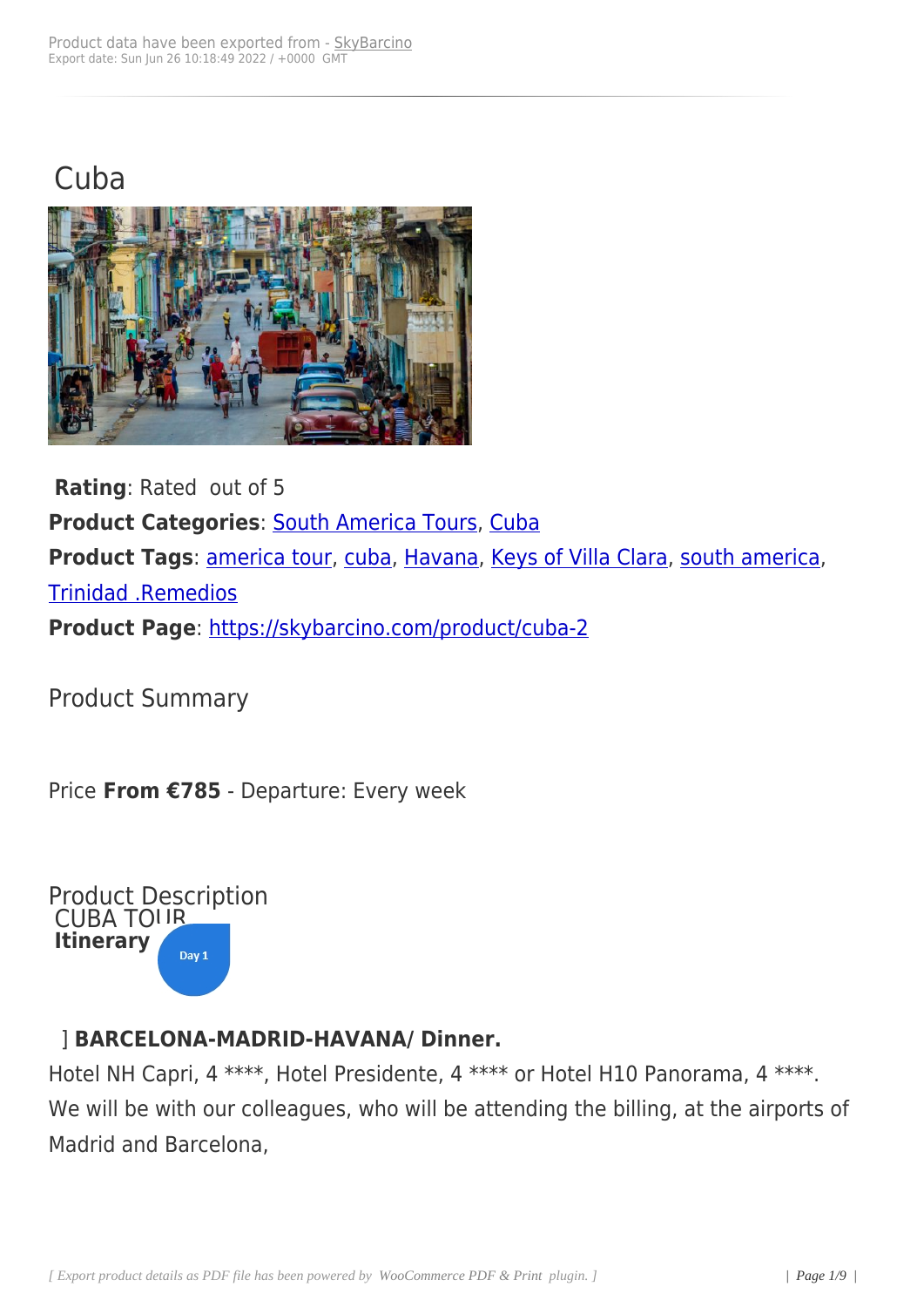at least 2 hours before the departure time of the flight. We will go to the air Europa counter to fly to Havana. From Madrid we have about 10 hours flight time. Upon arriving at the José Martí airport, already in Havana, we will be waiting for you, at the door of the plane, to accompany us to the VIP room, where we can take something while we wait for the trunk to bring us luggage, to identify it and get it to the bus. We will pass the customs checks for special cabins enabled for our passengers, before going to the VIP room. Consider that we will be at the airport between 1 and a half and 2 hours from the time we land until we head for the hotel. Special check-in for our group with a Welcome Cup. We will have just over an hour to return to the reception of the hotel and go for dinner in a Penthouse (converted into a thriving palate), we will have dinner, welcome Mojito and lobster included … all this in the " Havanera atmosphere of the 50s of the last century. Return to the hotel. If somebody is encouraged, you can go for a drink at the National Hotel, or enjoy the atmosphere of the Havana Malecon, just a few blocks from Capri.

#### Day 2

#### **HAVANA/ breakfast-lunch-dinner**

Hotel NH Capri, 4 \*\*\*\*, Hotel Presidente, 4 \*\*\*\* or Hotel H10 Panorama, 4 \*\*\*\*. Breakfast. We will stay at the reception of the hotel to begin an authentic tour of the old city: Old Havana. We will go to Cocotaxi or almond tree to the point where we will start the route. From the Capitol: cross the Park of the Brotherhood, then enter the Old Havana by the Obispo Street. Explore the most beautiful places in the area: Plaza Vieja, Plaza de San Francisco, Plaza de la Catedral. Walk calmly for Havana and enjoy the rhythm of its streets and its people. You will be invited to a Mojito, or to drink something refreshing, in the Terrace of the Hotel Santa Isabel, or in some of the terraces of Old Havana, as well as to eat in one of the best palates of Havana: Dona Eutímia. After lunch we will leave in ancient cars, from those of the 50's of the last century, touring modern Havana: The Plaza de la Revolución and the Vedado area, but before we will stop at the famous and famous El Floridita bar,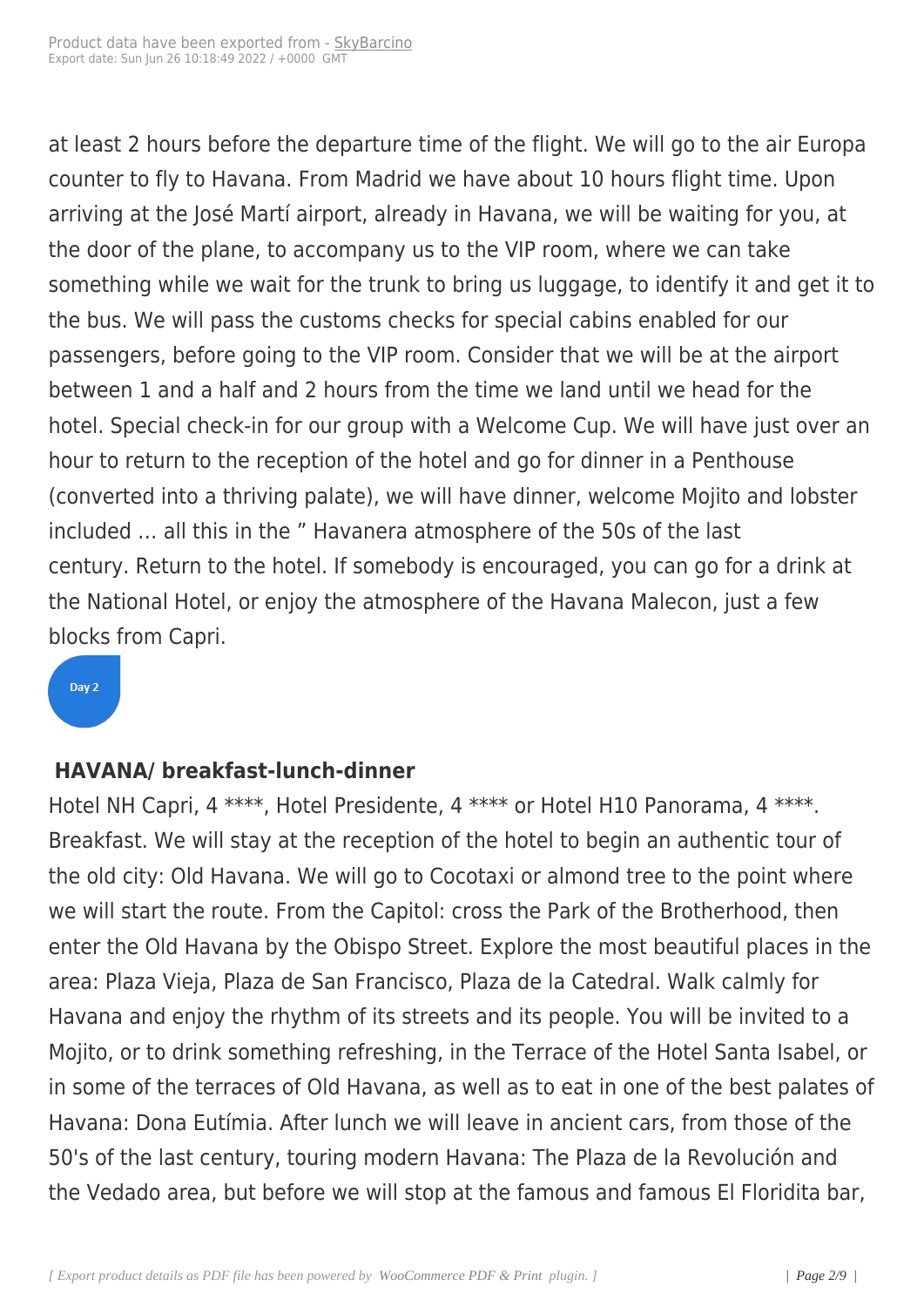where we will take an excell[ent Daiqu](https://skybarcino.com?post_type=product&p=5416)iri, to continue along the Malecón towards the glamorous Miramar district. We will visit the famous Fifth Avenue, to discover the history and architecture of the area. Returning to El Vedado we will finish the trip to the National Hotel of Cuba, where a good Mojito awaits us while enjoying the gardens and the sea view. At 7:00 pm we will be with you who will accompany you to dinner at one of the best palates in Havana and then enjoy the unique spectacle of the world-famous Cabaret Tropicana. Welcome Cup to Preferential Table. During the show, which we will enjoy under the stars, they will serve Ron Havana Club (1/4 bottle Añejo Reserva), with some drinks to combine, as well as a Saladito..

### Day 3

l,

#### **Havana – Tapaste – Guamá – Cienfuegos/ Breakfast lunch dinner.**

Hotel Perla de Mar, 4 \*\*\*\*, Hotel Palau Blau, 4 \*\*\*\*, or Hotel La Unió, 4 \*\*\*\*. Breakfast. We will be packing in luggage at 8:30 in the reception to leave Havana in the direction of the 8-way freeway. We will continue along the 8 roads up to about 18 kilometers after leaving Havana, where we will leave the freeway to drive through the country roads, cross the small town of Tapaste, where we will make a stop to stretch our feet at home local family, and pick up a local guide, who will accompany us to Las Escaleras de Jaruco. The road that leads to the Las Escaleras de Jaruco park passes through a unique landscape in the world as regards the flora to be referred to, as well as the type of mountainous elevations that we will see. At the end of the way we will see the Havana coastline, and the sky line of the capital, from a perspective that few visitors have the opportunity to admire and enjoy. In an hour or so, we will be back to Tapaste, where we will take a little cool in the house of Esperanza and Raul, knowing a little about Cuban everyday life. At 11:00 we will head towards the Pantano de Zapata Natural Park. We have about 2 hours long of road. Again, we will go down the 8-way freeway. On the way we will see people who are making a bottle (self stop). At the Farmers' Party we are waiting for you with a roasted pork and Cuban Creole food! … And if someone is encouraged to dance, it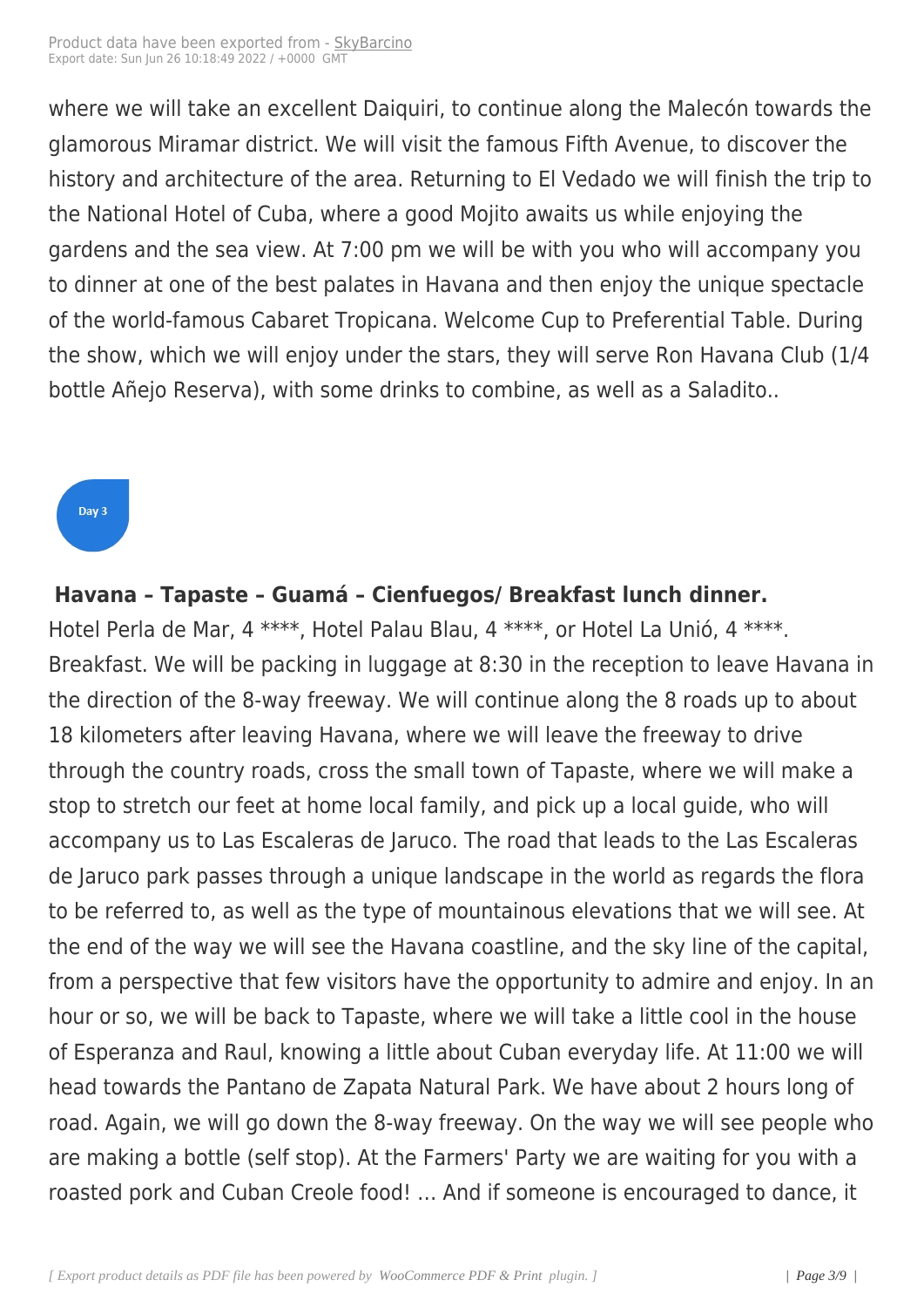is the time to beat traditiona[l Cuban m](https://skybarcino.com?post_type=product&p=5416)usic. After lunch we will be heading to Guamá, where we will visit the crocodile nursery, but before we will go to the Taina village, which is in the Lagoon of the Treasure, which we will travel on boats for a long time. Once on the ground again bus, towards Cienfuegos. After installing we will go to see the sunset from the Terrace of the Palacio del Valle, it will be a unique experience if time permits us. A little rest at the hotel. At night we will have dinner at Te Quedarás, one of the most recommended palates of Cienfuegos, and that will take us to the life of Benny Moré. The rhythm barbarian!

### Day 4

.

#### **Cienfuegos – El Nido – Trinidad/ Breakfast lunch dinner.**

Hotel La Ronda, 4 \*\*\*\* with charm.

Breakfast. In the morning we will take a day out of the city. We will put comfortable shoes, swimsuits and cool clothes, to go for a walk and enjoy a spectacular and impressive place at the nature level: The Nicho! Day of nature, pure air, waterfalls and natural pools where we can give ourselves a refreshing dip. We will lunch at the Nicho area. Get in touch with the city of Trinidad, the best preserved of colonial cities. I suggest you walk through the city of Trinidad, which is how to travel back in time, and be surprised by the uniqueness of this town. There are many things to do and see, but especially at night you have to visit the stairs, next to the cathedral: live music, people dancing, lots of life. Dinner.

Day 5

## **Trinidad/ Breakfast lunch dinner.**

Hotel La Ronda, 4 \*\*\*\* with charm.

Breakfast. We will take the Villa of Trinidad and the neighborhood: Valle de los Ingenios, Torre Manaca Iznaga, many things to do before dusk. Late free At night in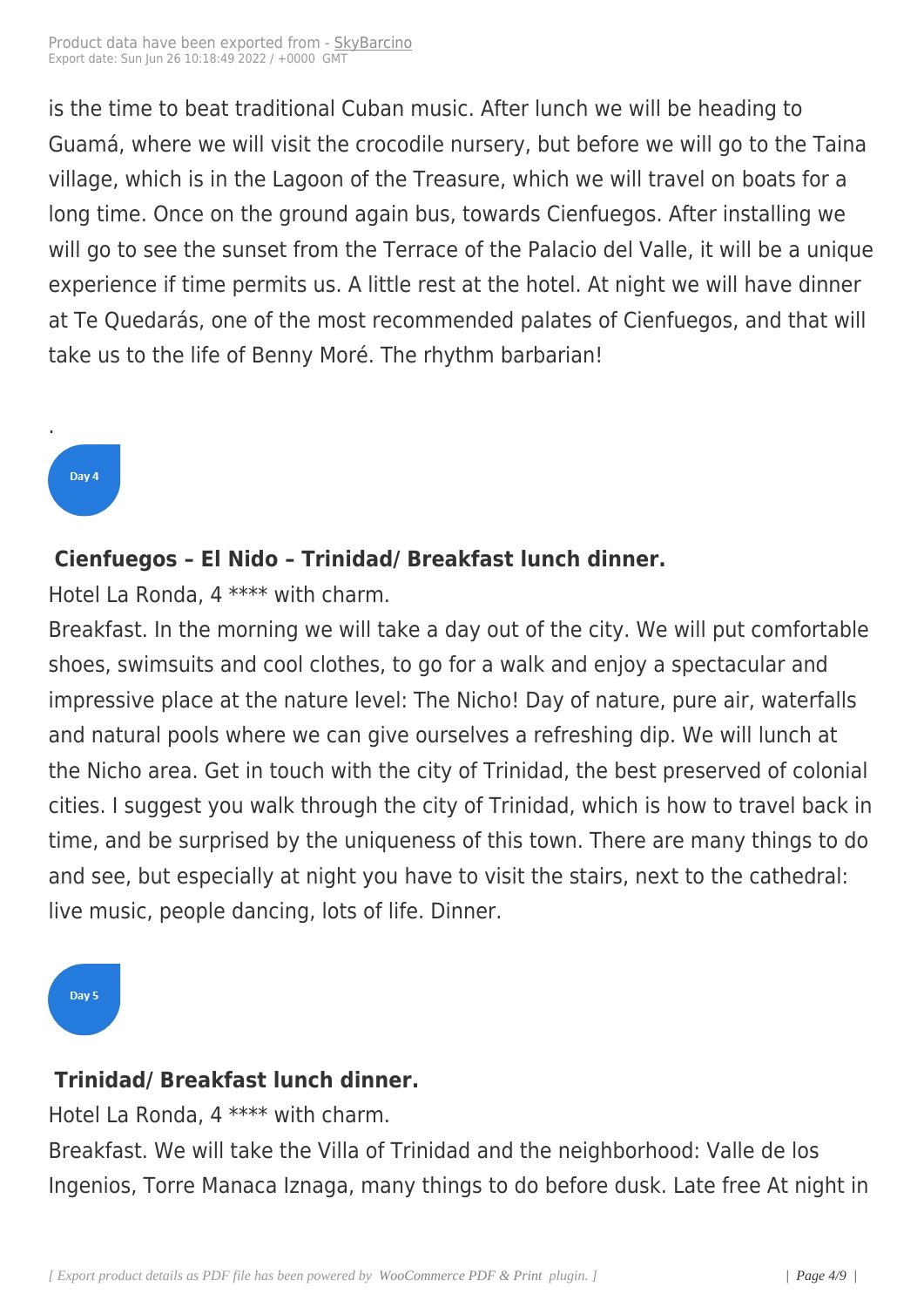the Casa de la Trova we can [listen to](https://skybarcino.com?post_type=product&p=5416) live music, or simply walk through the quiet streets of a city that seems stuck in 300 years. Dinner on the palate in Trinitat.

#### Day 6

#### **Trinidad – Remedios – Keys of Villa Clara/ Breakfast lunch dinner.**

Hotel Memories Paraiso Azul, 5 \*\*\*\*\*. All Inclusive Plan.

Breakfast. Enjoy Trinidad this morning and then head to Cayo Santa Maria. On the way to fall, we will stop at Remedios, a town famous for its parrandas (similar to the Valencia faults), where we will eat and where we can have a coffee in a unique establishment that will remind us of Barcelona. Stretch your legs for the last stretch before leaving the island of Cuba heading to Cayo … the road that leads to Cayo is known as cornerstone. An amazing journey between small islets, a kind of travel on the sea. At the end of the afternoon we will arrive and we will have free time to enjoy the beach and the hotel.



.

Keys of the North of Villa Clara. Breakfast lunch dinner. Hotel Memories Paraiso Azul, 5 \*\*\*\*\*. All Inclusive Plan. Free days to enjoy life in the keys, the facilities of the hotel and the special activities organized in the Marina of Cayo Las Brujas. The activities that are organized in the Navy are, among others: excursion with Catamaran with food on board; Diving; Snorkeling, etc. These activities are optional and are not included in the price.

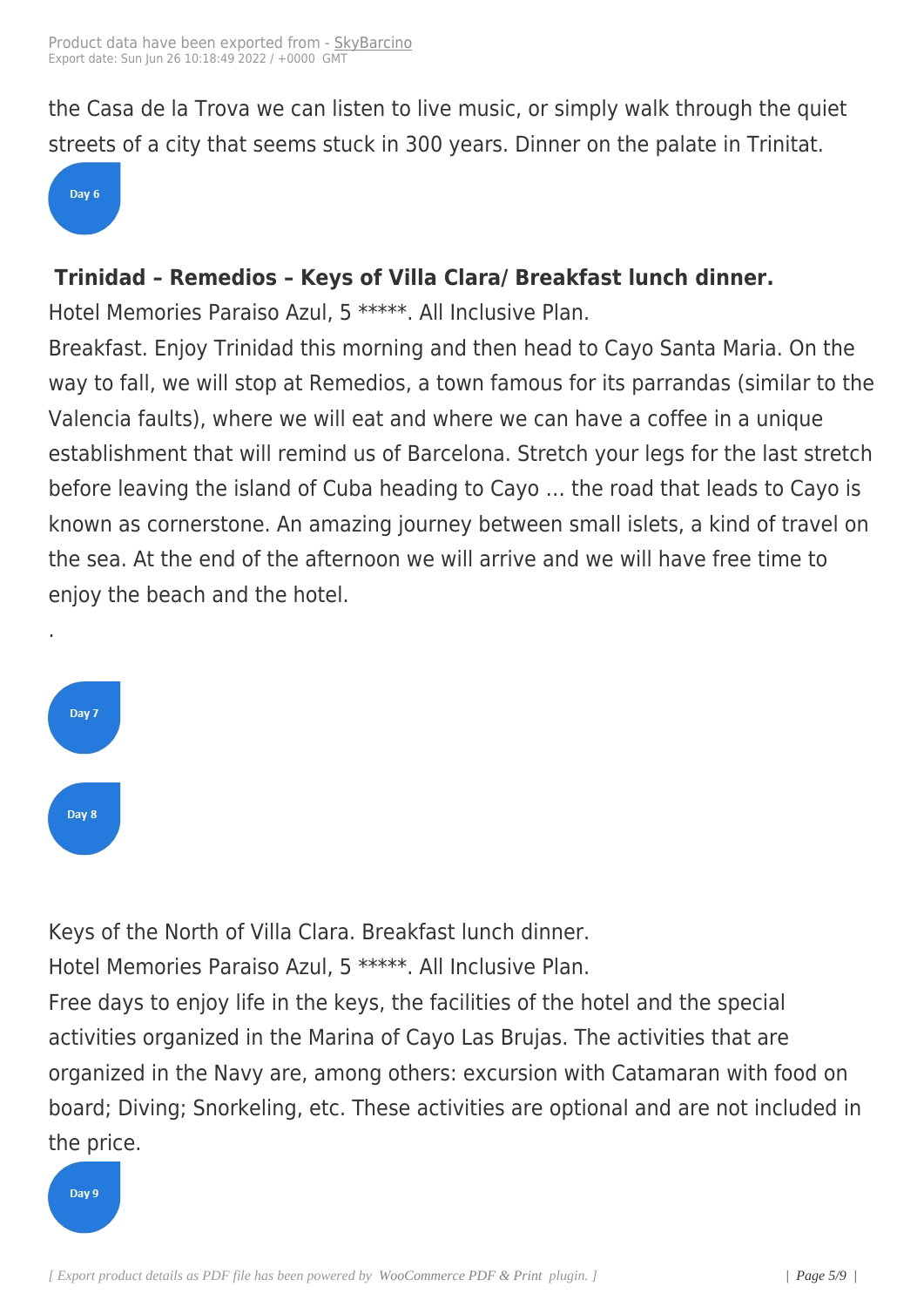## **Keys of the North of Villa [Clara –](https://skybarcino.com?post_type=product&p=5416) Santa Clara – Havana/ Breakfast lunch dinner.**

Hotel NH Capri, 4 \*\*\*\*, Hotel President, 4 \*\*\*\* or Hotel H10 Panorama, 4 \*\*\*\*. Breakfast. Go to Santa Clara, take the opportunity to visit the center of this attractive city, where the remains of Ché Guevara rest. In the city of Santa Clara we will visit the monument of the Armored Train; the main park of the city; the old railroad station (which remains the only one in the city) and we will finish the route at the monument to Ché. Lunch at Santa Clara. We will continue traveling to Havana. We will be staying to enjoy the Cañonazo Ceremony. We will have a very special Dinner, reserved for 22:00, in one of the best palates in Havana: La Guarida, a classic highly recommended. To find out about the history of the La Guarida palate, you should consult about the famous Strawberry and Chocolate film, from the 90's. Place frequented by world celebrities: Jimmy Carter, Beyoncé, His Majesty Queen Sofia and how famous he is lost through the streets of Havana. Return to the hotel in classic cars.

# Day 10

#### **HAVANA– MADRID.**

On the Havana-Madrid flight.

Breakfast. This will be the last day of this trip to Cuba. I recommend you to enjoy calmly in the morning, on your own and in your own air, walking down the Havana Center and Havana Vieja. At 14:00, in one of the authentic Cuban cars, we will go for a bit more of modern Havana: we will go to the exterior view of Castell del Morro, from where we will have an exceptional view of Havana dock and back we will make a Stop at Sloopy Joes, where we will take something, then continue on the pier to the glamorous Miramar district, where we will eat, at 1:30 p.m., at some good Paladar. They will accompany us to the airport to take the flight back to Europe.

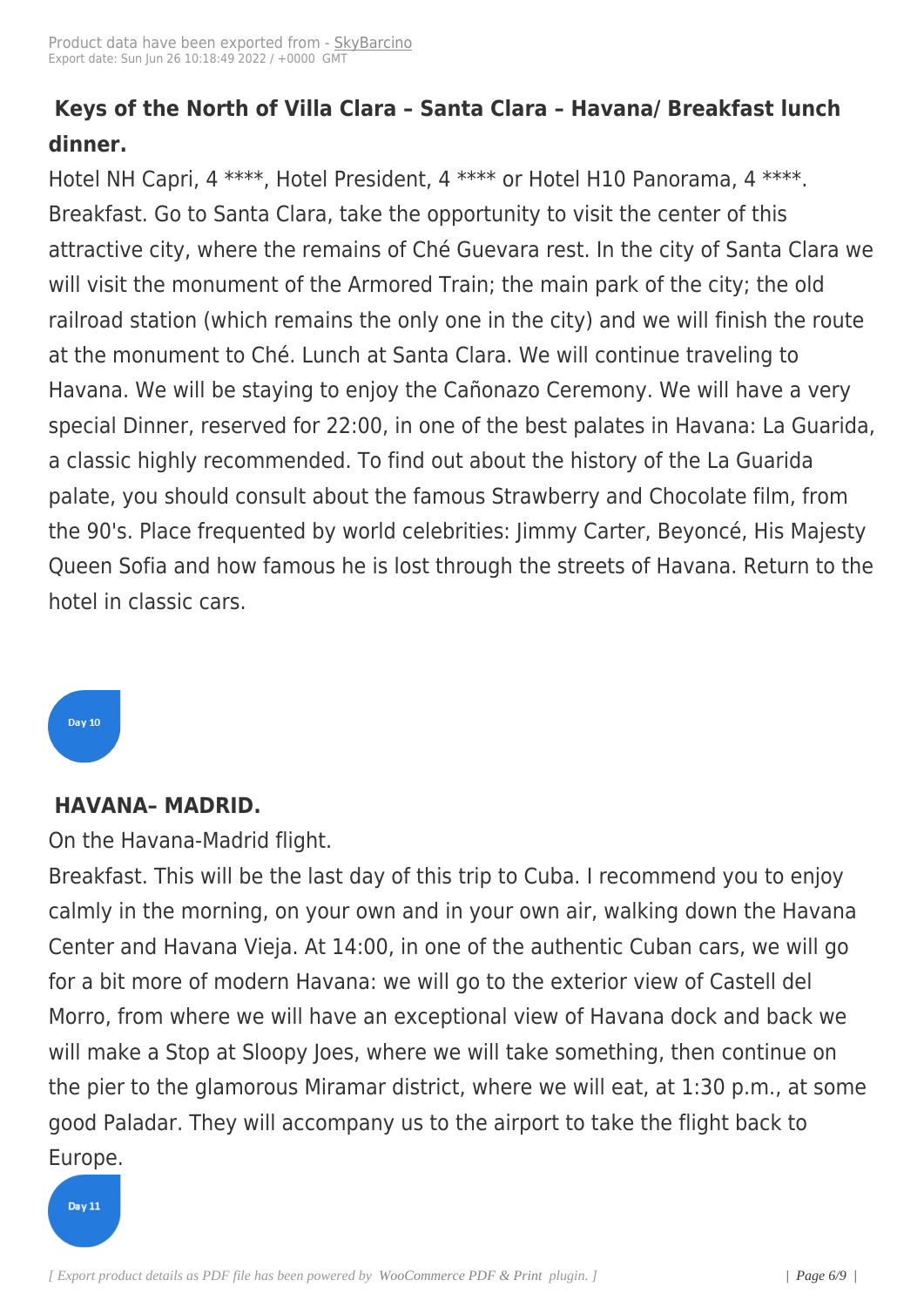Madrid – City of Origin. Arrival in Europe and connecting flight.

**Important Note:** The description of the itinerary is generic and subject to variation without affecting the content of the program.

## Product Attributes

- Included: You fly through Madrid to Havana, with Air Europa. Departure from Barcelona.

VIP room upon arrival in Havana.

Air-conditioned transport & chauffeur, during the route.

Transfer to cocotaxis, almonds or classic cars for some activities.

Private transfer Airport – Hotel upon arrival in Havana.

Cocktail and Welcome Dinner in Havana at the Paladar Café Laurent.

3 nights Hotel NH Capri, 4 \*\*\*\*, Hotel Presidente, 4 \*\*\*\* or Hotel H10 Panorama, 4 \*\*\*\*.

Panoramic tour of classic Havana car extramurs, Fortaleza Morro Cabin and tunnel.

Visit Floridita with Daiquirí included.

Modern Havana route on old cars with Mojito at the National Hotel.

Tropicana with transfers & dinner in a good palate of Vedado.

Cañonazo Ceremony of the 9th.

Dinner at the most famous and exclusive of the Cuban palates: La Guarida.

Visit to Tapaste town, with visit to the Morán-Pérez family home.

Panoramic tour of the Jaruco Stairs.

Transfer to Cienfuegos with a transit visit to La Laguna del Tesoro, in Guamá. Lunch in the Guamá area: Roast pork!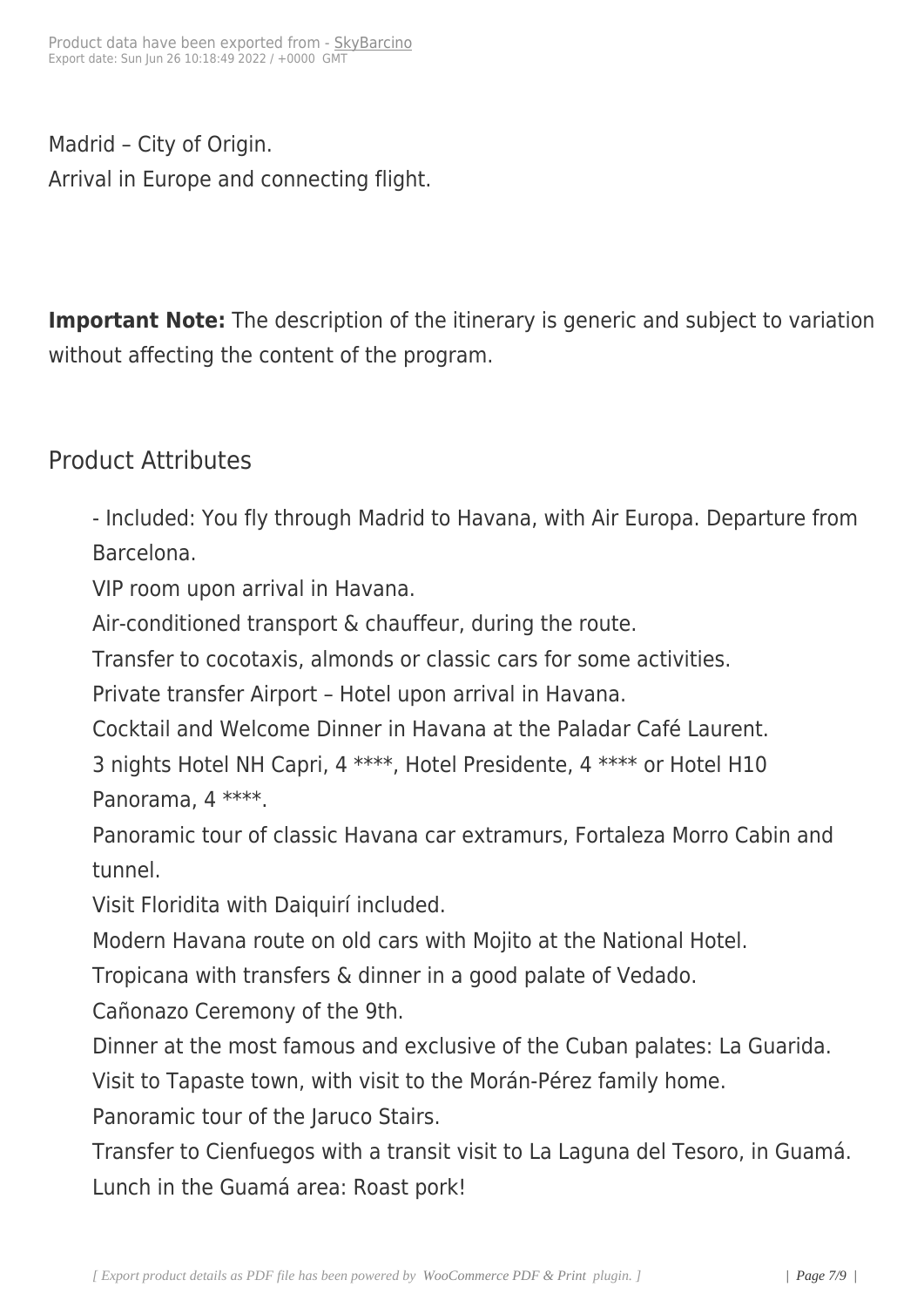Cup in Palacio del Valle, Cien[fuegos, i](https://skybarcino.com?post_type=product&p=5416)n the afternoon.

Dinner at Paladar You will stay at Cienfuegos.

1 night AD in Hotel Perla de Mar, 4 \*\*\*\* or similar to Cienfuegos.

Excursion to the waterfalls or waterfalls of the Nicho, in transit to Trinidad, with food.

2 nights accommodation and breakfast at the Hotel La Ronda, 4 \*\*\*\*, with charm.

Dinner at the Iberostar Trinidad Hotel on arrival night.

Trinidad Dinner on the palate.

City Tour of Trinidad, with a drink in La Canchánchara.

Lunch in transit at Hotel Barcelona, in Remedios, with lobster included.

3 nights Hotel Memories Paradís Azul, 5 \*\*\*\*\* or similar.

Panoramic car visit to classic Havana cars: Fortaleza Morro Cabin and tunnel.

Local guide to Cuba throughout the entire route.

Leader of Baraka to Cuba.

Some 1 liter water bottles on the bus during the route, courtesy of the agency (limited).

Detailed lunch and dinner in the itinerary.

Travel documentation.

Tourist Visa.

Target assistance.

Basic travel insurance (See other more comprehensive insurance).

Customs duties when leaving Cuba in the case of Air Europa (approximately 25.00 CUC)

- Not Included: Tips for guides, trunks, etc.

Tickets to natural parks, museums and other places that may charge tickets. Any service not detailed in the price includes this itinerary.

## Product Gallery